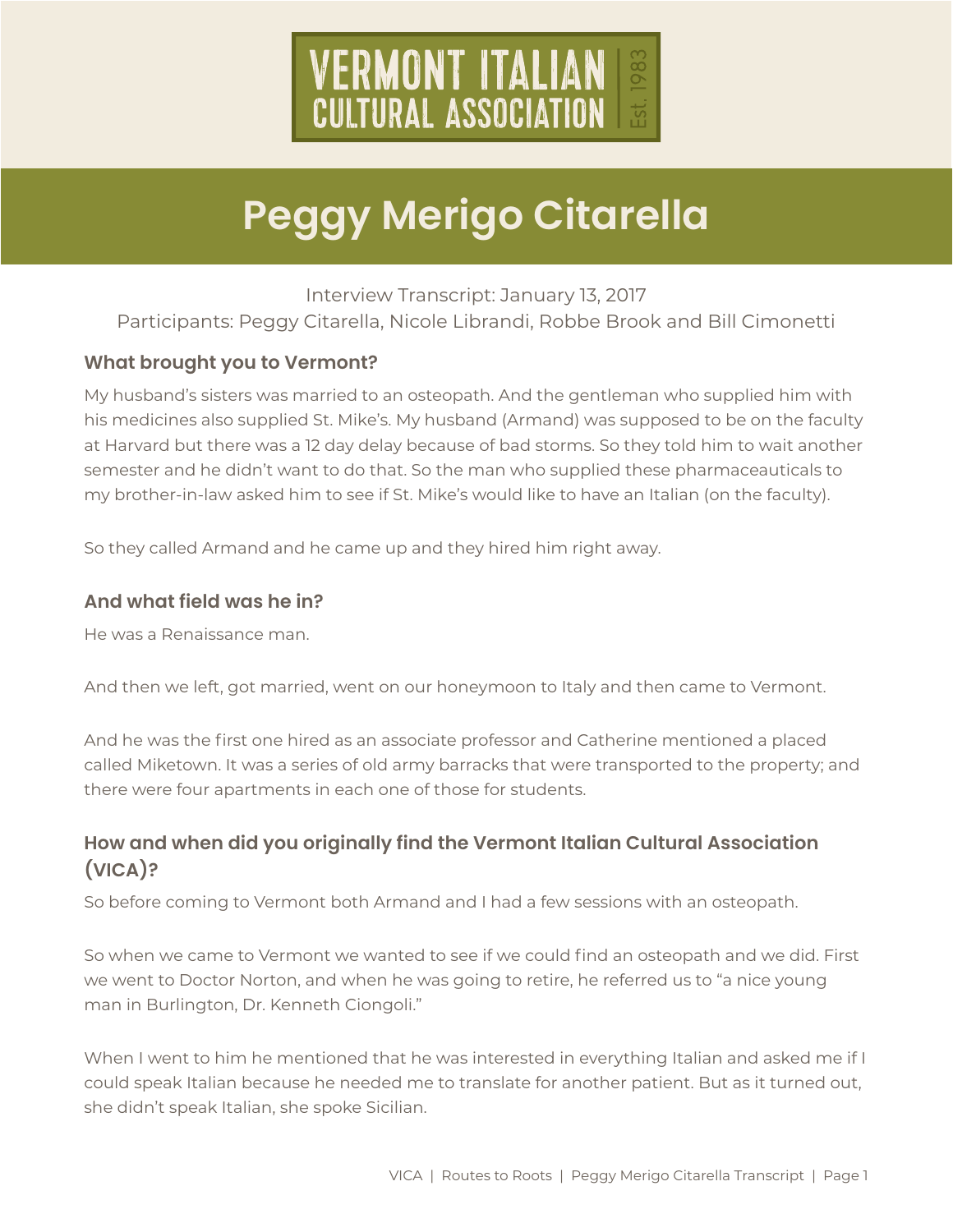

Anyway, we became good friends and he had us over for dinner and after a while he said to me "What do you think about starting an Italian club?" I told him I really don't think there's any Italians around here because when I first came to Vermont the first thing I did was look in a phone book and I saw only three Italian names. So anyway, the next time I saw him he came up with a list that was quite substantial.

He said how do we get started? He said you have to have meetings — that's central. I saiw we can meet at my house which we did for almost a year and included anyone else we could think of to come. We met once a month and I would make some cookies or whatever. And then finally they found a spot on Church Street, but that didn't last long. Then somebody suggested we try either the Junior ro Senior high school in South Burlington and they were willing to let us have the library.

#### **What were the early days of VICA like?**

So we moved to the Library. And then we realized that we had to have to have some cohesion so we formed a committee. (Board) And I remember one of my responsibilities was to get speakers. And I got my husband to be the first one. The four people who were meeting were Frank Caruccio, Dr. Ciongoli and Dr. Morselli. It was 1983 when we we began to meet as a committee and registered as the Vermont Italian Cultural Association with the Vermont Secretary of State.

I think when something is new you know the interest that people showed was tremendous. We would get together once a month or whenever we could. I was head of Events and someone else was in charge of entertainment and hospitality.

It was kind of exciting and interesting. After living here for a period few years to know that there were people of Italian extraction that might want to meet and do something you know whether it was for themselves or the community but they had the desire to get together and that's how the club started. People even came from out of state because you're kind of isolated and you don't know anybody.

### **What I always wondered about is where the name of the Club came from?**

I hate the name "VIC"! I know that Vermont Italian Cultural Association is the name of this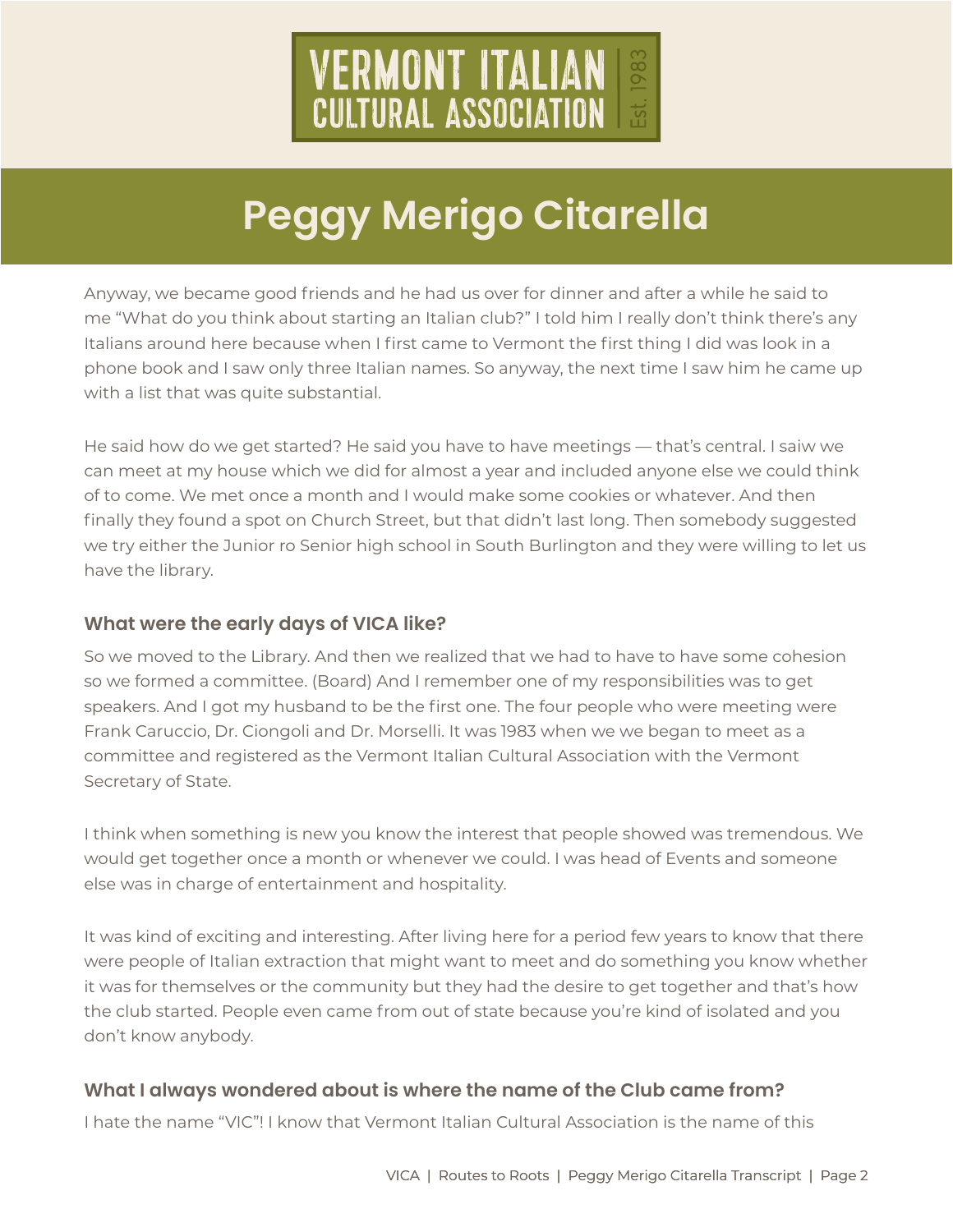

organization. So when was it changed? I'm not sure. But I love the name. I agree with it. I mean not just agree with it — I think that is the name of this organization. But I'm wondering if that word cultural somehow makes makes people feel resistant.

Well a bunch of us got together and each one had a suggestion. And so the word Italian had to be in it and the word Vermont had to be in it. So we were left with a space and I don't know who came up with the word Cultural but we all agreed to it. There was a feeling that the word "club" didn't really capture it.

### **Who do you remember best from the early days of VICA?**

I would get Celeste to make cookies and somebody else would make a pie. And then somebody else would come up with future ideas for what we could do. And I think that's where we started having picnics. We used to go to Grand Isle. And people would swim if they wanted to and the children could wade. So it became very popular and everybody liked it. So we continued with that.

I remember that one time we were trying to get some Italians from somewhere to come but we had to have a big dinner which we would have had if we were going to the hotels. And then it was our first and it was a complete success, it made the headlines and everything — it was just incredible. And everybody chipped in to make it a success. And then we had dancing and you know it was it was really good.

At the meetings we had pastries and stuff like that usually home made by some of the members. And there was always coffee and tea. At first Kenny in charge and then he would give the responsibility to somebody else. I know my husband you know was responsible for some programs. And then sometime during the meeting or during the evening of whoever was in charge of the meeting would ask the audience if anything unusual happened since the last meeting and if they would like to get up and talk about it. And I remember somebody said there was somebody who had triplets and everybody went into shock!

I remember in the early days if there was anybody that needed help with learning a few Italian words I gave lessons at my house. Just simple Italian. Some of them didn't even know how to say bread. I just did that because a lot of these people that are Italian grew up with parents who spoke English or they spoke some kind of mixture of dialect and Italian. They really didn't know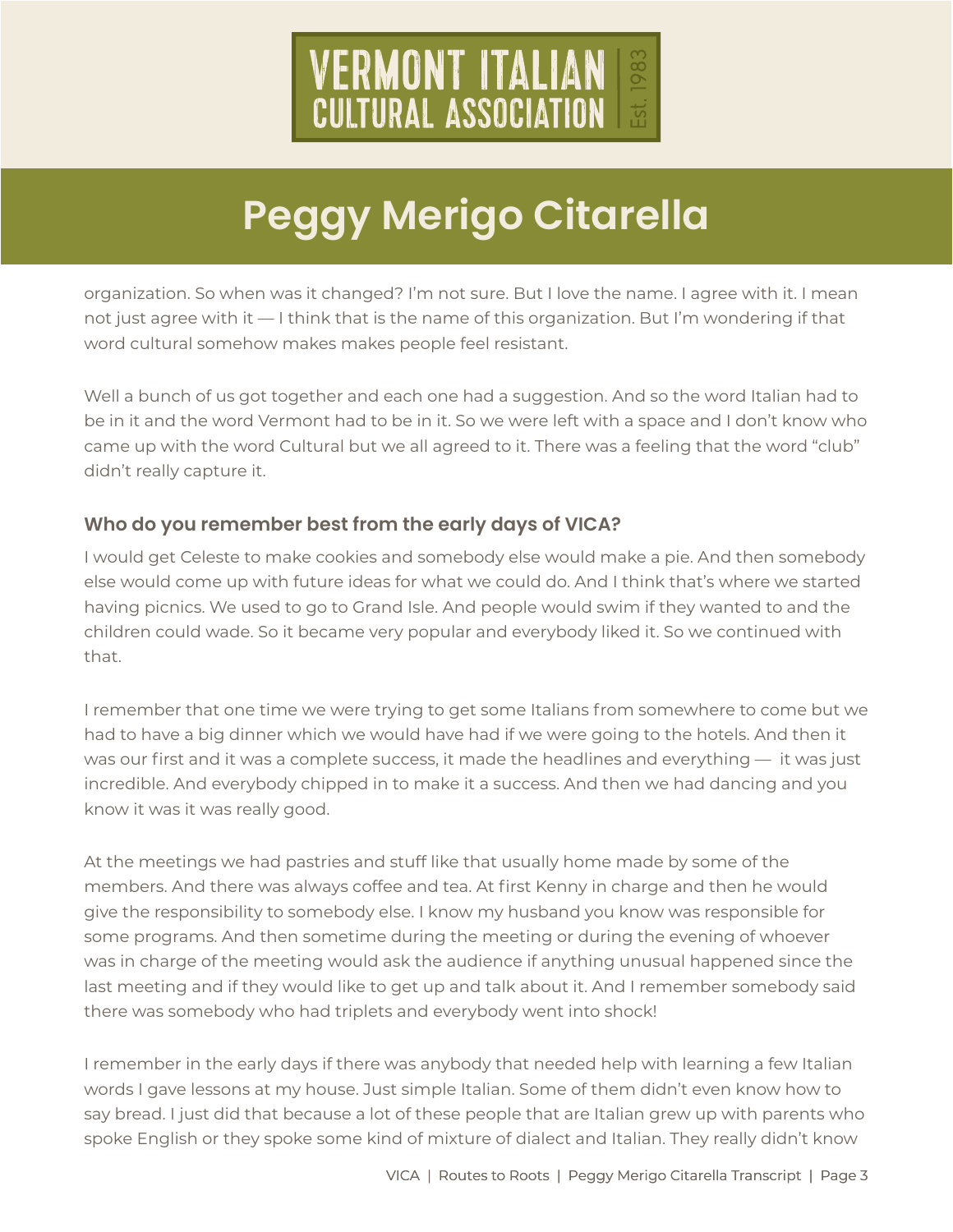

you know any Italian words. So I had a simple grammar and I used to have them come over and didn't teach them the swear words, did you?

#### **What activities and events do you remember?**

At the meetings you would speak Italian first to socialize and then the meeting was in English. Sometimes a half hour or so might be set aside for anybody who wanted to ask questions like: "How do you say this in Italian?". Sometimes we even had a list of words in Italian and the translation which was a big help. They don't do that anymore.

The feeling of community when we went to these meetings was wonderful. Catherine indicated that some of the early members came from IBM. And so for people who came here from another state there was a sense of community.

The special events were at the meeting. For example, Frank Caruccio gave a talk on his hometown in Italy and Adrian Languasco gave a talk one night on the Italian language and my husband gave a talk on Italian cinema which drew a lot of people. You can see they were varied and quite extensive (ref. Program from 20th Anniversary).

We really were much more active in those days than we are now. We had monthly meetings and everybody came. And I think that we had monthly luncheons and there were more people then than there are now.

I mean we did have faculty members from UVM and St. Mike's And one of the wives of one of our members taught Italian. But I always put up with whatever she'd say. I didn't want to correct her. Really.

### **What are your fondest memories of VICA?**

(Epifania)

We started the Epifania celebration early on and there have been a couple of different ones playing the role of La Befana. I was the first one.Yeah I got an old potato sack and you know put stuff in it and went around with my back hunched down like an old woman. We've continued the tradition…I got a kick out of Bob McNamara's wife (Marianne) ;…she did a great job this year.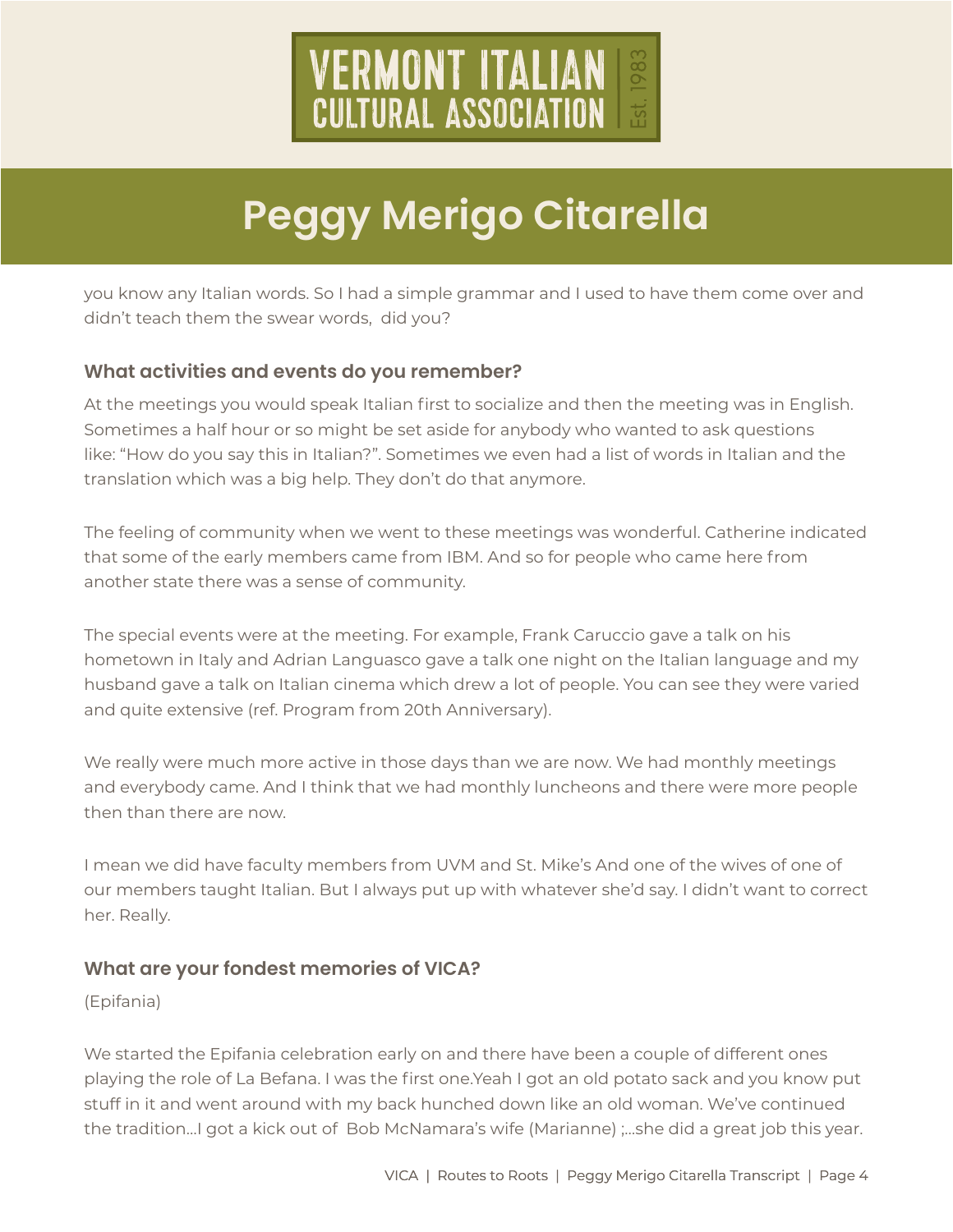

That was really fun.

(Opera trips)

Yes. Oh we loved going to the opera. I'm sorry they stopped that. We'd meet in the parking area of the junior high school in South Burlington, get on the bus, go all the way up to Montreal and get there in time for the matinee performance and then we went out to dinner.

Dr. Tortolano helped organize some changes when he came up with us. He would explain the particular opera that we were seeing. He would give us details of who wrote it and tell what the story was about because a lot of people don't know it. He would make us all comfortable with the story. A lot of the people who came were associated with the university.

### **Did you enjoy being a member of VICA?**

Oh yes! We tried to get people from as far away as we could you know providing they were willing to make the trip you know since it was just once a month. The attendance wasn't very good in the winter but in the summertime you know they made the effort to come from Barre and \_\_\_\_\_\_\_\_.

### **How would you connect your family story with Italy and VICA?**

I thought it would be nice if we could get somebody to talk about what they heard their parents say went on in their little villages you know and that was interesting. I don't remember exactly what they said but you know there was somebody whose grandmother lived somewhere. And on birthdays they would make special gifts you know for the family member and they would invite everybody around. It was like a birthday party but it was something particular to that area in Italy in Italy.

For example, my mother was always talking about name day (onomastica) which had a very important role because they don't really have a big celebration for birthdays.

### **Is there anything else — important to you — that you would like to tell us about your connections with VICA?**

I think… there was a sense of community because people came from different parts of Italy and